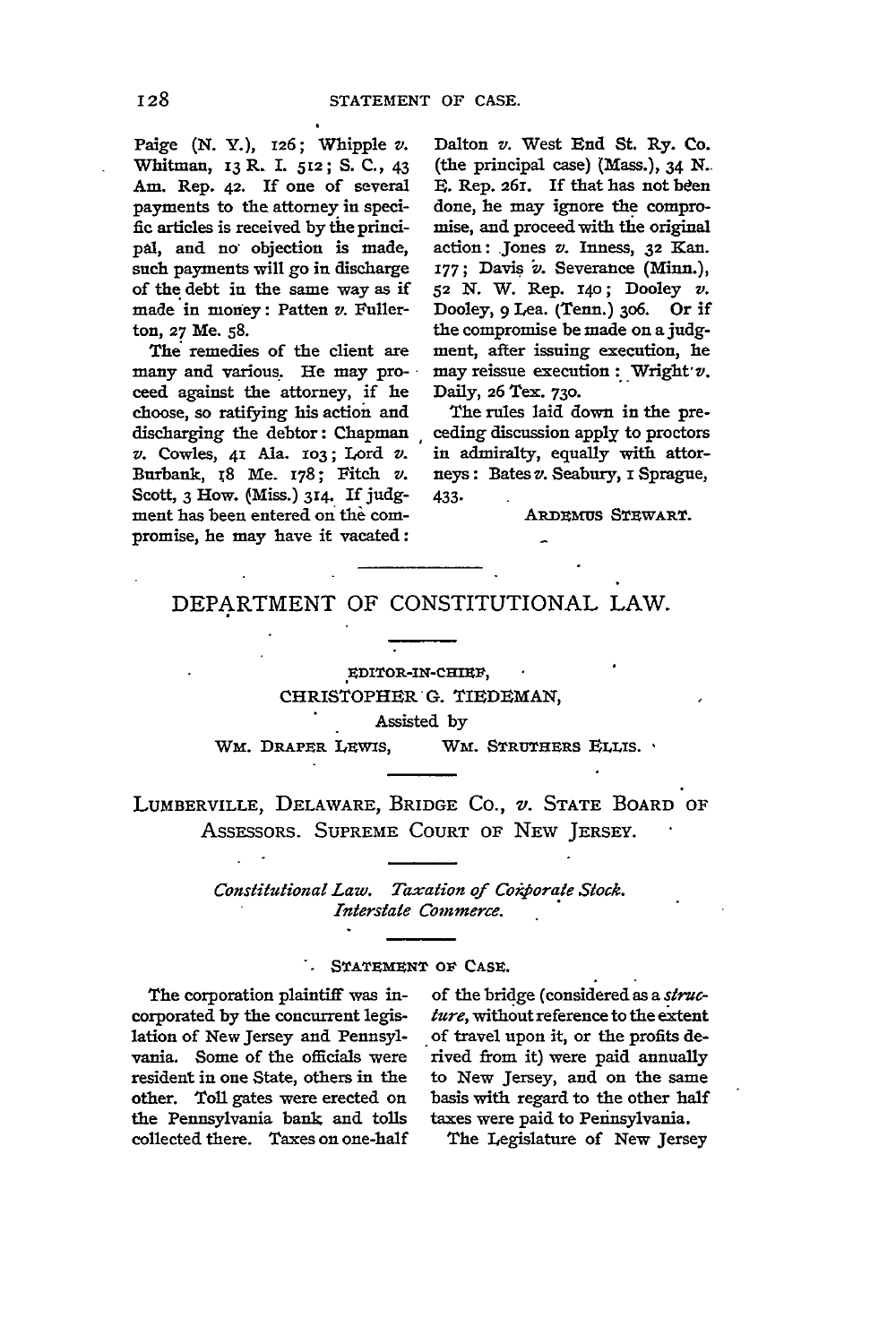passed a further Act (April i8th, 1884), entitled "An Act to provide for the imposition of State taxes upon certain corporations, etc.," which required from the corporation plaintiff, the payment of "a yearly license fee or tax of onetenth of one per cent. on the amount of the capital stock."

The payment of the latter tax was made under protest, and was resisted on these grounds (the above statement of facts being agreed upon) : ist, that this was a tax upon interstate commerce, and so in violation of the Constitution of the United States; 2d, that upon the principles of public law, the power of erecting a bridge or taking tolls

thereon, over a navigable river, which forms the co-terminous boundary between two States, can only be conferred by the concurrent legislation of both States, and such charters are subject to alteration and repeal in a like manner only; 3d, that the corporation being a foreign corporation, collecting tolls at its gates, within the jurisdiction of Pennsylvania, the State of NewJersey could not impose atax by way of a license fee upon it or upon its franchises; and 4th, that even if the tax were valid, the assessment should have been made upon onehalf the amount of the capital stock instead of upon the whole amount.

#### OPINION **OF THE COURT.**

The Court (GARRiSON, **J.,** delivering the opinion) upheld the constitutionality **of.** the tax, saying that the Federal Constitution will not invalidate a State tax imposed upon domestic corporations, *generally* because it *incidentally* affects one that, under State authority, is engaging in interstate commerce. "This yearly license fee, continued the Court, is, in short, a poll tax levied upon domestic corporations for the right to be, without regard to the powers that under such form they may exercise. Such a fee may be exacted **by** the State from which the right is derived without reference to the nature of the business the corporation may be authorized to carry on, and is constitutional, even as against a domestic corporation created for the purpose of engaging in commerce with an adjoining State." The fourth ground of objection the Court answered by saying that the right of corporate existence is, in its nature, indivisible, and the fee, therefore, must be necessarily an entirety, no matter where the property of the company is situated, or how its capital is invested or employed.

### STATE TAXATION OF CORPORATE FRANCHISE.

That the power to regulate commerce between the States is committed exclusively to Congress, and that, unless it choses to exercise its power in that direction, suth commerce shall be free from statutory regulations of any kind, is a wellestablished principal of constitutional law: Robbins *v.* Taxing

District, **120 U. S.,** and the long list of cases there cited **by** Mr. Justice **BRADLEY.**

The word *regulation* has grown to have a more or less technical, or rather special meaning as employed **by** the federal Supreme Court. In State Tax on gross Receipts, *15* Wallace, 284, the fol-

129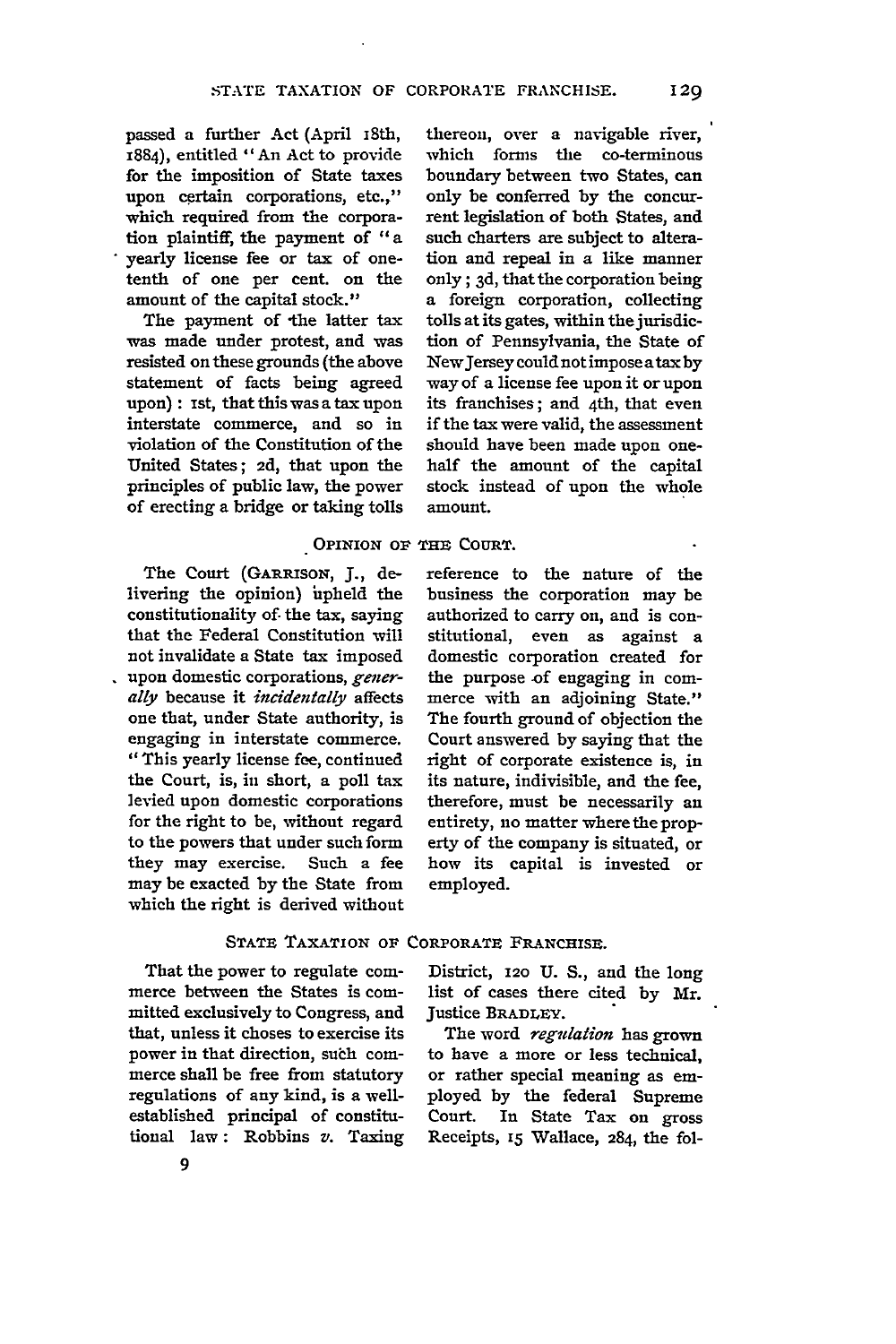lowing words are used: **."** It is not everything that *affects* commerce that amounts to a *regulation of* it, within the meaning- of the constitution." (See also Robbins *v.* Taxing District, *sup ra.)*

The police power of the States authorize the passage of Acts which may affect interstate commerce by virtue of the right and duty to provide for the "security of the lives, limbs, health and .comfort of persons." Legislation which deals distinctly with the physical welfare and happiness of the citizen falls naturally within this class. The exception is even extended, and, under this same police power, the States may secure the protection of property, -although business which reaches beyond the State ,limit may be incidentally *affected* thereby.

But wherever such purely police regulations are made by a State, or wherever a State enacts laws, less distinctly recognizable as falling within that class, such as the establishment and supervision of highways, canals, ferries, railroads, bridges and other commercial agencies, and facilities the operation of the law must not *directly* affect interstate commerce. This, then, would seem to be the test: Does a State law whose constitutionality is impeached on these grounds, operate directly against an interstate business, whatever may be its character, or does it merely reach in a casual way one or more of the agencies of that business. The law must, of course, be in other respects legitimate.

In considering the long line of cases decided **by** the United States Supreme Court, involving the constitufionality of State laws alleged to be in conflict with the com-

merce clause of the constitution, the subject of taxation is the important one. The daming of a navigable stream is a rare occurrence as compared with the tolls charged for transportation over its ferries or on its bridges. The general subject of taxation cannot be considered here, but the cases in which the Supreme Court has passed upon State legislation extending through various forms of taxation to the commerce which claified exemption from its operation under the federal law sufficiently indicate the line of argument **by** which the New Jersey Court reached its conclusion in this case. The case may be divided into two general groups: first, those in which the State law has been set aside as an unwarrantable regulation of commerce **;** and second, those which upheld the legislation, notwithstanding that it may have had an incidental affect or influence upon that commerce.

Within the first gioup may be first donsidered the instances in which the State law imposes a burden upon the citizens of other States doiug business within its territory, from which its own citizens are exempt. In Guy *v.* Baltimore, **1oo U.** S. 434, the city of Baltimore passed an ordinance requiring the payment of fees for the use of the city's wharves by all vessels .laden with the products of other States, but exempting those landing with Maryland products. The court said that **"** these fees must be looked upon, not as a compensation for the use of the city's property, but as a mere expedient or device to foster the domestic commerce of Maryland **by** means of unequal and oppressive burdens upon the industry and business of other States." This was a case of dis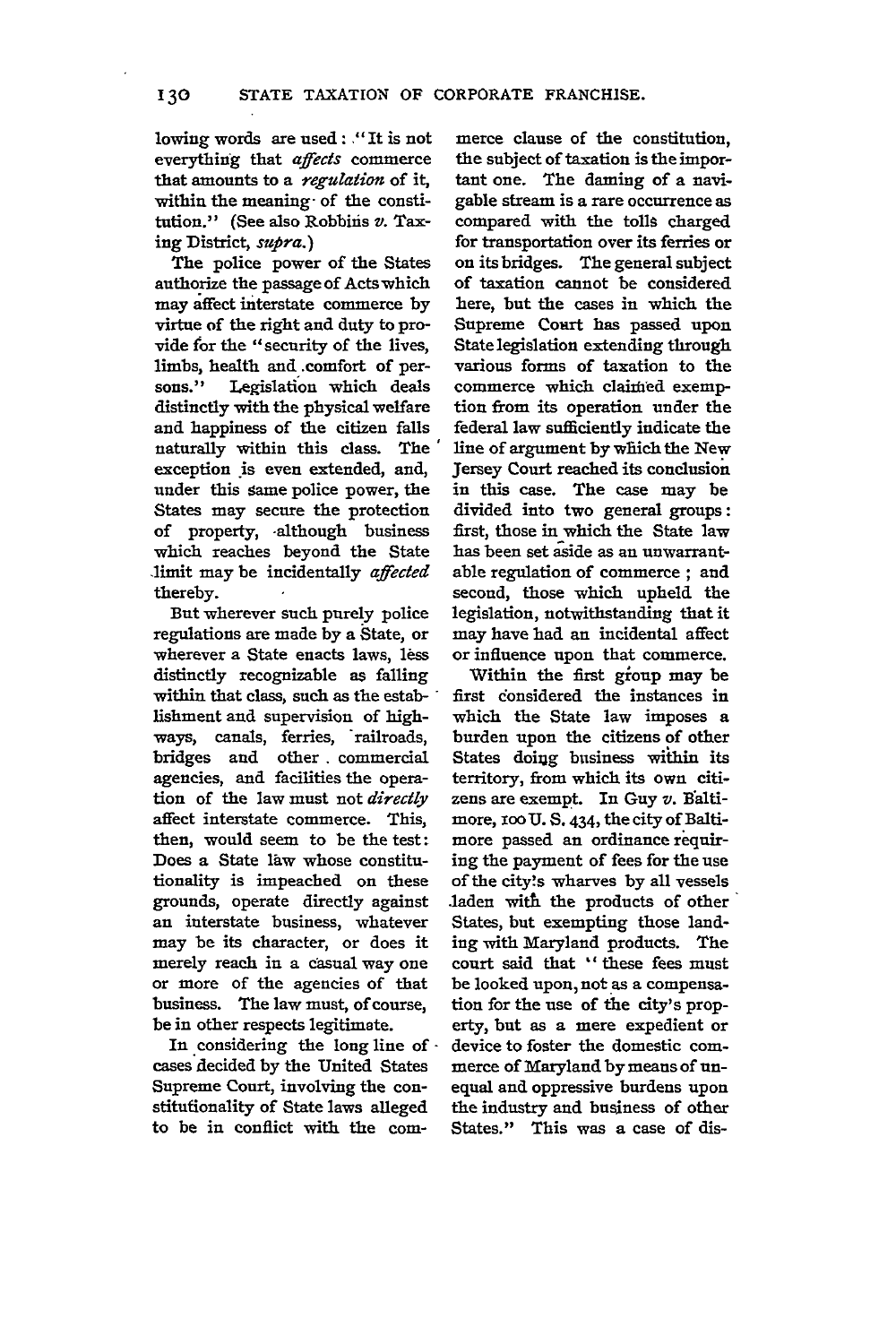crimination pure and simple. In Webber v. Virginia, **1O3 U. S.** 344, a Virginia statute required the agent of manufacturers without the State to obtain county license fees and pay a specific license tax in Virginia before selling his goods, but excepted the agents of Virginia manufacturers from the operation of the law. "Commerce among the States is not free," said the court, "whenever a commodity is, **by** reason of its foreign growth or manufacture, subjected **by** State legislation to discriminating regulations or burdens, the statute is in conflict with the commerce clause of the constitution and void:" (Mr. Justice FIELD.)

In Walling *v.* Michigan, **II6 U.** S. 446, practically the same state of facts existed as in the above case. The license lax in question was, however, levied upon the sale of intoxicating liquors manufactured in other States, a subject which would seem to fall more clearly within the police power of the State. The case illustrates the force of the constitutional protection over interstate commerce in the face of the highest power claimed **by** the States.

Asher *v.* Texas, **128 U. S. 129,** and Stoutenburgh *v.* Hennick, **129** U. **S.** 141, are further examples of discrimination.

But it is not on the ground of discrimination only that a state tax may be declared void. The nature of the subject, upon which the tax is levied, is sometimes sufficient to cover it with the cloak of federal authority and protection. In case of State Freight Tax, **15** Wallace, **232,** the State of Pennsylvania passed an Act taxing freight transported over the railway, etc., withoutregard to whether it was carried beyond the State limits or not. The court held that "the transportation of freight, or of the subjects of commerce, is a constituent part of commerce itself, and that, whenever the subject in regard to which a power to regulate commerce is asserted are in their nature natidnal, or admit of one uniform system of regulation, they are exclusively within the regulating control of Congress. Transportation of passengers or merchandise through a State, or from one State to another is of this nature."

Cook *v.* Pennsylvania, 97 **U.** S. 566, is an example of a State tax levied nominally vpon an occupation, but really upon the subject of the business. The tax in question was upon the amount of sales of goods made by auctioneers. The Court held that it amounted to a tax on the goods themselves, and consequently as applying to imported goods in the original packages was unconstitutional.

See also Brown *v.* Houston, **114 U. S. 622,** and Lyng *v.* Michigan, **135 U. S.** I6I.

The State tax may be void, not only as discriminating against citizens of other States, or as burdening directly the goods transported but also as being a tax upon the business engaged in intestate commerce, because imposed upon the business itself directly or upon its earning, methods or agencies.

The following cases declared State Acts void as affecting directly intestate business: Pensacola Tel. Co. v. W. **U.** Tel. Co., **96 U.** S. I; W. **U.** Tel. Co. *v.* Texas, **105 U. S.-** 460; Wabash St. L. & P. R. Ry. Co. *v.* Illinois, **118 U.S.** 557; Telegraph Co. v. Ratterman, **127** U. **S-**411; Leloup *v.* Mobile, **127** U. S. **64o.**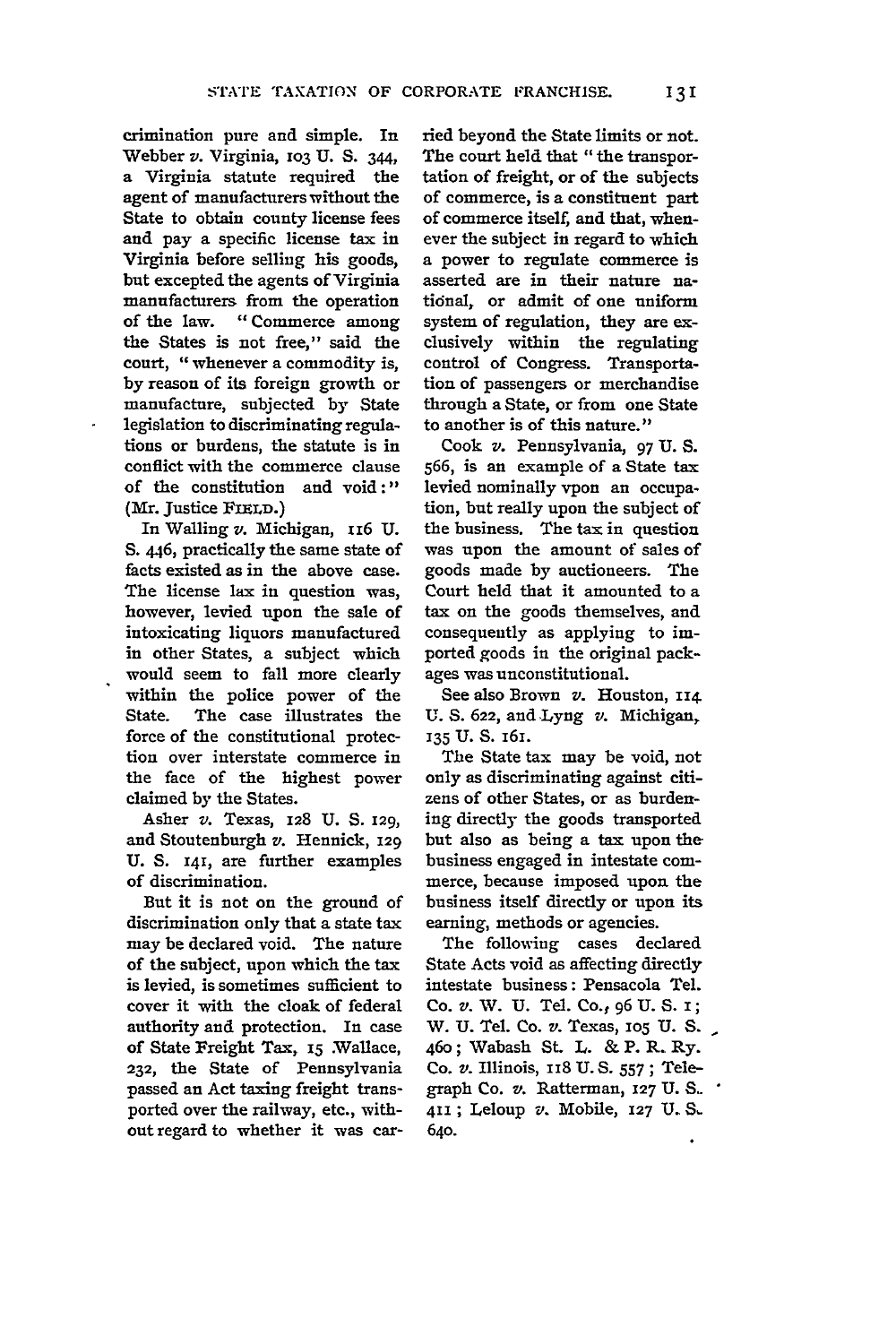In these the **tax** was or amounted to a tax on earnings: Fargo *v.* Michigan, **121 U. S. 230;** Phil. & Southern *S.* **S.** Co. *v.* Penna., **122 U. S. 326.** While the following -are examples of taxes operating againet the agencies of commerce: Robbins v. Taxing Dist., **120 U. .S.** 489: McCall *v.* California, 136, "U. **S. io4;** Railroad Co. *v.* Penna., **136 U.'S. 114;** Crutcher *v.* Ken tucky, 141 U. S. 47.

The cases which comprise the second general group, Qr those in which State legislation has been upheld, were where interstate commerce was incidentally affected may now be considered.

The levying of a tax on the ferry boats owned **by** ferry keepers livilig within the State, was held, in Wiggin's Ferry Co. *v.* East St. Louis, **-107 U. S. 365,** a. valid regulation imposed under the State police power. The Court said that "the power to license is a police power, although it may also be exercised for the purpose of raising revenue." See also Maine *v.* **Gtand** Trunk Ry. Co., **142 U. S. 217."**

The right to impose fees for wharfage is upheld, although the wharf owner may be a municipal corporation and the steamboats mooring thereat enrolled and licensed: Packet Co. *v.* Keokuk, **95 U. S. 8o.** See also Packet Co. *v.* East **St.** Louis, **100 U. S. 428;** Parkersburg Transportation Co. *v.* Parkersburg, **107 U.** S. **698;** Packet Co. *v.* Aiker, **121 U. S.** 444.

It remains to note the instance in which the capital stock and similar property of corporations have been taxed and, finally, the question to what extent the less tangible corporate franchises and privileges are liable.

In W. **U.** Tel. Co. *v.* Att'y-Gen-

eral, **125 U. S. 530,** the State of Massachusetts had imposed a tax upon the W. **U.** Telegraph Co. upon its property owned and used within the State, the 'value of which was ascertained **by** comparing the length of its lines in that State with the length of its entire lines. The Court declared the tax to be distinctly an excise tax. The tax was levied upon the capital stock of the company. It was upheld by the Court.

In Pullman's Palace Car Co. v. Penna., 141 U. S. 18, it was held that **"a** State statute imposing a tax on the capital stock of all corporations engaged in the transportation of freight and passengers within the State, under which a corporation of another State engaged in running railroad cars into, through and out of the State, is taxed by taking as the basis of assessment such proportion of its capital stock as the number of miles of railroad ovei which its cars are run within the State, bears to the whole number of miles in this and other States over which its cars are run, does not vioiate the commerce clause of the constitution."

Thus, the capital stockof **a** foreign corporation doing business within another State is the proper subject of taxation **.in** the latter State, provided that **the** basis of assessment is not the whole of the stock,but only that which stands for the amount of property owned or operated in the taxing State.

Does the same rate apply in the taxing of franchises and privileges? In Delaware R. R. Tax, I8Wallace, **2o6,** the Court said, "the State may impose taxes upon the corporation as an *entity* existing under its laws, as well as upon its capital